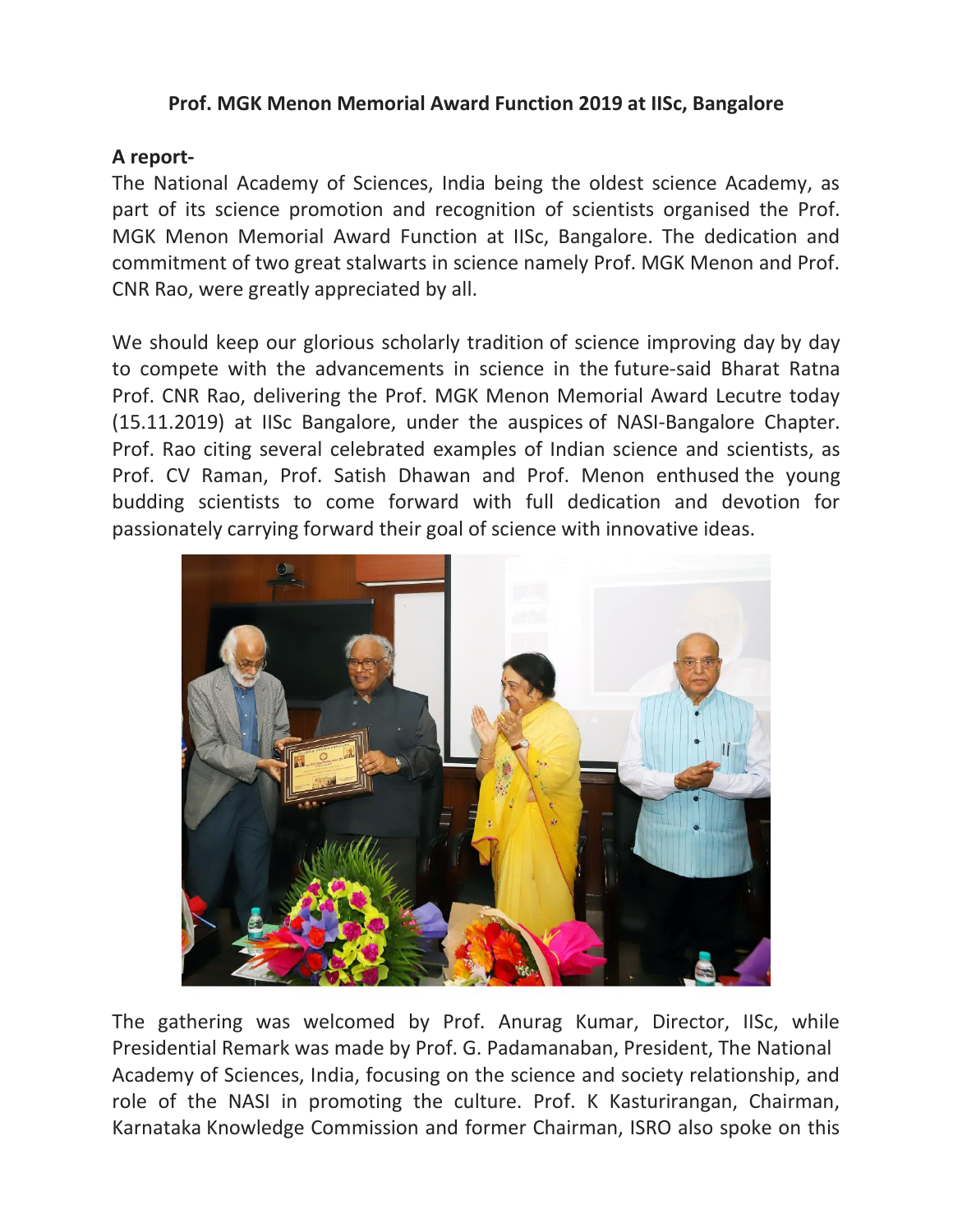occasion recalling his memories about Prof. Menon and his association with Prof. Rao on many of the important events together during his tenure as space scientist as well as policy maker.

Dr. (Mrs.) Manju Sharma, former Secretary to the Govt. of India described her active association with Prof. Menon, who guided her in every walk of life; she also expressed about the coherence of thoughts of Prof. Menon and Prof. Rao in building the modern science of India. Prof. Ashok Misra, Chairperson, NASI-Bangalore Chapter briefly introduced the award and the awardee, after which Prof. Rao delivered the memorable account of his rendezvous with several eminent Indian scientists and foreign counterparts.



In the end Prof. P N Rangranjan, Secretary, Bangalore Chapter expressed vote of thanks. The award function was attended by several distinguished scientists, NASI Fellows & Members and faculty and students of IISc. Also present on this occasion were Prof. Ajoy Ghatak, Chairperson, NASI-Delhi Chapter, Dr. Niraj Kumar, ES and Dr. Santosh Shukla, AES, NASI.